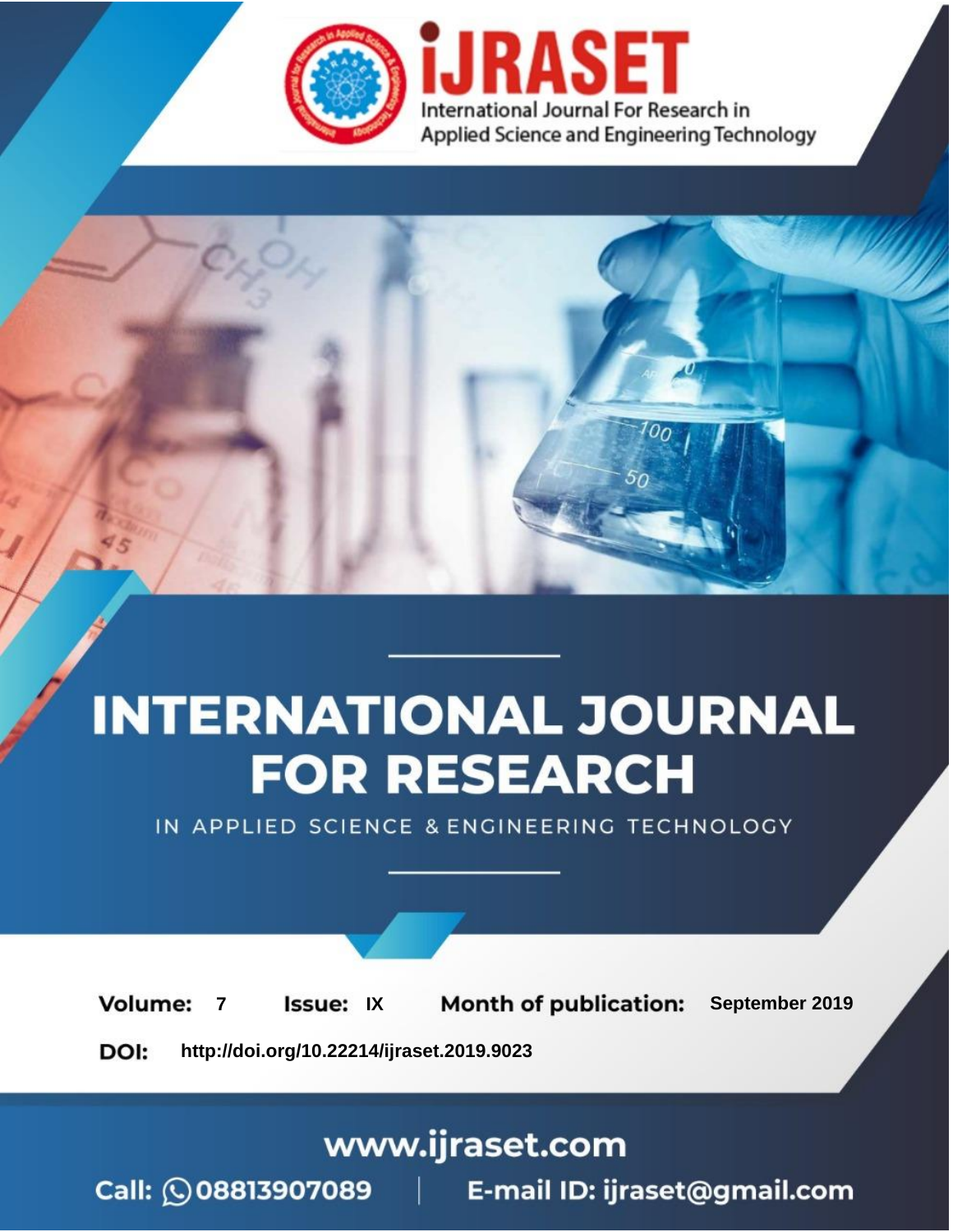

### **Analysis and Design of Multi Storied Building using STAAD PRO and Manually for Two Seismic Zones**

Dr. S. G. Makarande<sup>1</sup>, Vikas V. Agrawal<sup>2</sup>, Prof. G. D. Dhawale<sup>3</sup>, Prof. A. B. Dehane<sup>4</sup>

*1, 3Assistant Professor, <sup>2</sup>PG Student, <sup>4</sup>Professor, Department Of Civil Engineering, B.D.C.E Sewagram, R.T.M. Nagpur University*

*Abstract: In this paper, the principle objectives of this project are comparison between analyze and design of multistoried building for two different seismic zones by using staad pro and manually calculations. The design involves load calculations and analyzing the whole structure by STAAD Pro. The design methods used in STAAD Pro analysis are Limit State Design* refers to Indian Standard Code of Practice. These involve Staad Modeling, Analysis the members due to the effect of Seismic *load & Compare them Building with Concrete & Steel construction. The structure is a G+9 storied building. Keywords: STAAD PRO, BuildingAnalysis, Design, Seismic Zones, manual design.*

#### **I. INTRODUCTION**

Construction of multistoried or high rise building is basic need because of huge increasing population and land scarcity. If we used conventional method of manual design of building is time consuming and more possibility of human errors. So it is necessary to use of software for getting more accurate results. Staad-pro is structural software accepted by much civil engineering. This can solve typical Problem like seismic analysis using various load combination to confirm various code like IS 456:2000, 1893:2002, IS875:1897etc. For multi-storied buildings, the conventional load bearing structures tends to distribute the loads more uniformly and eliminate the excessive effects of localised loads. Become uneconomical as they require larger sections to resist huge moments and loads. But in a framed structure, the building frame consists of a network of beams and columns which are built monolithically and rigidly with each other at their joints. Because of this rigidity at the joints, there will be reduction in moments and also the structure Therefore in non-load bearing framed structures, the moments and forces become less which in turn reduces the sections of the members.

#### **II. LITERATURE REVIEW**

- *A.* A significant amount of research work on various structural aspects of use of structure and their mechanism has been published by many investigators. Reviews of some of the technical papers are briefed below.
- *B.* Deevi Krishna Chaitanya (2017) [1] has indicate that in his paper, now a days where competition is more there time is most important factor for civil engineers it is requirement of saving time by using staad pro software in the replacement of manually calculations Where much accuracy is required by using staad pro it becomes easy to calculate and analyse various frames where different dead loads, live loads are applied. This software involves all the criteria of kanies method, portal frame method matrix method etc. for analyze frame structures.
- *C.* K. Rama Raju et al., (2013) [2] he said that the taller buildings is the need for the new generation so the taller the structure, the loads comes on the structural members also huge. So by using staad pro we can analyze easily all the structural components easily and for that less time will be required. Has explained that the objective of the paper is to detect and scan a multi-storey building. Load calculations are done manually and STAAD.Pro software is used for analyzing the structure and their structural components. STAAD.Pro is the recommended software. STAAD.Pro is software which allows the users to make the mounted the loading values to be given and dimensions.
- *D.* V.Varalakshmi1: [3] he has done analyze and design of multistoried building. In this study included analyse and design of structural component like column, beam footing slab by using staad pro and get result bearing capacity of soil is to be safe. He designs structural components like column, beam, footing, and slab. He has check all necessary data like bending moment, shear force And the result from staad pro are safe in all necessary checks.
- *E.* Sayyed O.et al. (2017) [4], he work on study of impact of in filled mass inconsistency. In reinforcement concrete structure for various floors. He said that the different floor of structure have different seismic load and for different seismic zones also. It can be done easily by using staad pro software. In This project are completely deals with scrutiny of the building using the STAAD.Pro software. The results are compared with physical calculations. The elements are created as per IS: 456:2000 codes.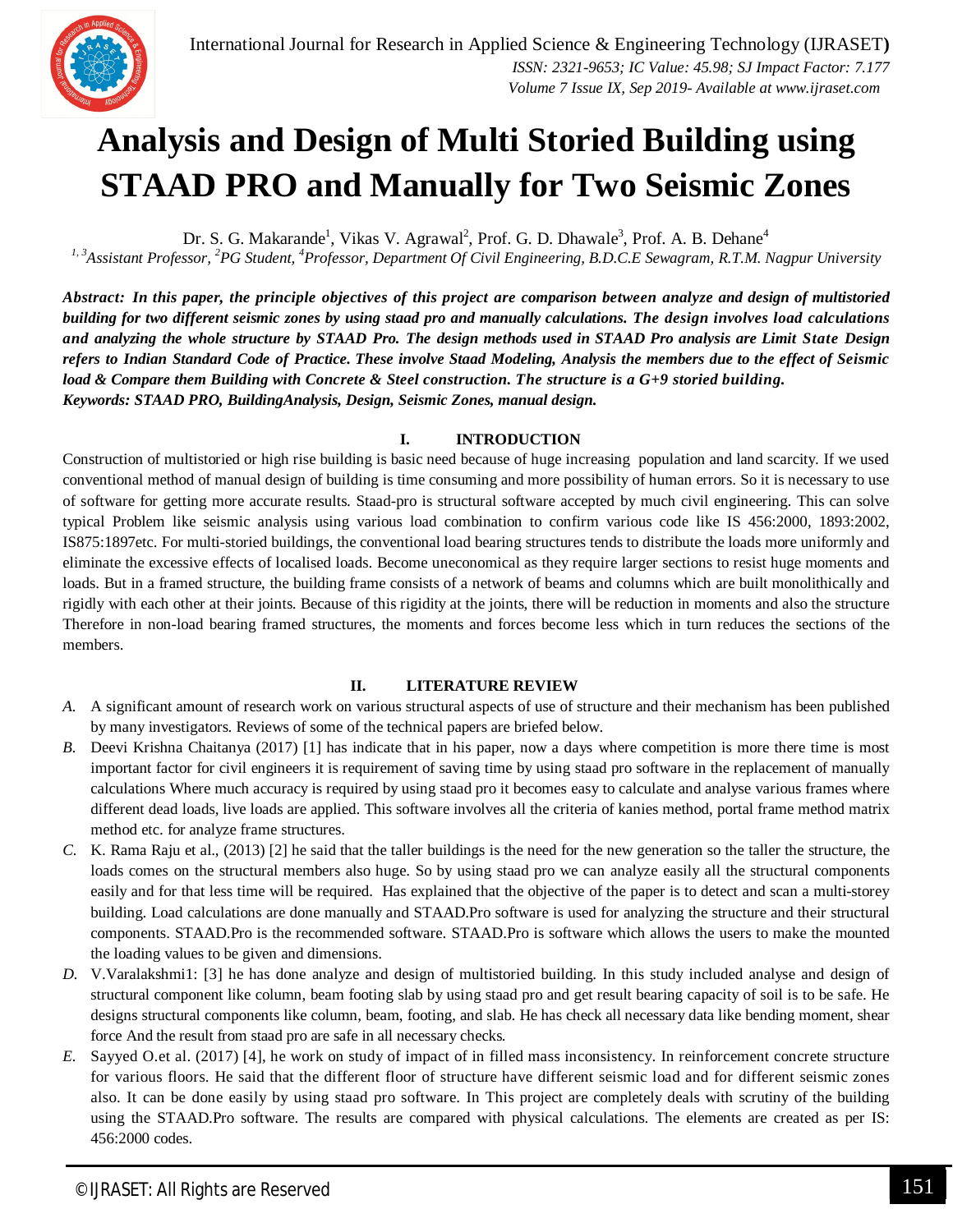

International Journal for Research in Applied Science & Engineering Technology (IJRASET**)**

 *ISSN: 2321-9653; IC Value: 45.98; SJ Impact Factor: 7.177 Volume 7 Issue IX, Sep 2019- Available at www.ijraset.com*

#### **III. OBJECTIVE AND SCOPE**

To study the difference for same structure for two different seismic zones by comparing beam, column, footing, design and seismic data by using staad pro software and manually calculations. The analyze are done for G+9 building. Staad pro software is applicable for all types of structures which may be situated any zones. By comparing same structure for different zones we can get all different parameters which make same structure as a different structure for different seismic zones. It is more time saving. Because we have put the data in software and get the result after run analysis directly as a output..In manually calculation so much time is required and more mistakes may be occurs.

#### **IV. METHODOLOGY**

STAAD Pro is a general purpose program for performing the analysis and design of a wide variety of types of structures. The basic three activities which are to be carried out to achieve that goal.

- *A.* Model generation
- *B.* The calculations to obtain the analytical results.
- *C.* Result verification are all facilitated by tools contained in the program's graphical Environment.

| S.             | Description of  | Values                         | S.  | Description of   | Values                             |
|----------------|-----------------|--------------------------------|-----|------------------|------------------------------------|
| No.            | Structure       |                                | No. | <b>Structure</b> |                                    |
|                | No. of Storey's | $G+9$ storey                   | 5   | Floor Height     | 3 <sub>m</sub>                     |
| $\overline{2}$ | Material        | Concrete $M30 \&$              | 6   | Seismic zone     | Zone 2 and Zone 4                  |
|                |                 | Reinforcement                  |     |                  | (Table 2, IS 1893)                 |
|                |                 | Fe415                          |     |                  | (Part I): 2002)                    |
| 3              | Size of Beam    | $300 \times 400 \,\mathrm{mm}$ |     | <b>SBC</b>       |                                    |
|                |                 | $300 \times 600 \text{ mm}$    | 7   |                  | 200 KN/sq. m                       |
| 4              | Size of Column  | $300 \times 600 \text{ mm}$    | 8   | Size of building | $24 \text{ m} \times 24 \text{ m}$ |

#### Geometric details of building



Fig.1 3D Rendered View fig.2 Dead Load Distribution fig.3 live load

#### **V. RESULT AND DISCUSSION**

Analysis was done by using staad pro software and design are done by manually calculations.

| Zones  | Horizontal seismic<br>coefficient | Seismic wt. By staad-<br>pro | Seismic wt. By<br>manually |
|--------|-----------------------------------|------------------------------|----------------------------|
| Zone 4 | 0.0416                            | 50655.45 KN                  | 50561 KN                   |
| Zone 2 | 0.017                             | 48375 KN                     | 48271 KN                   |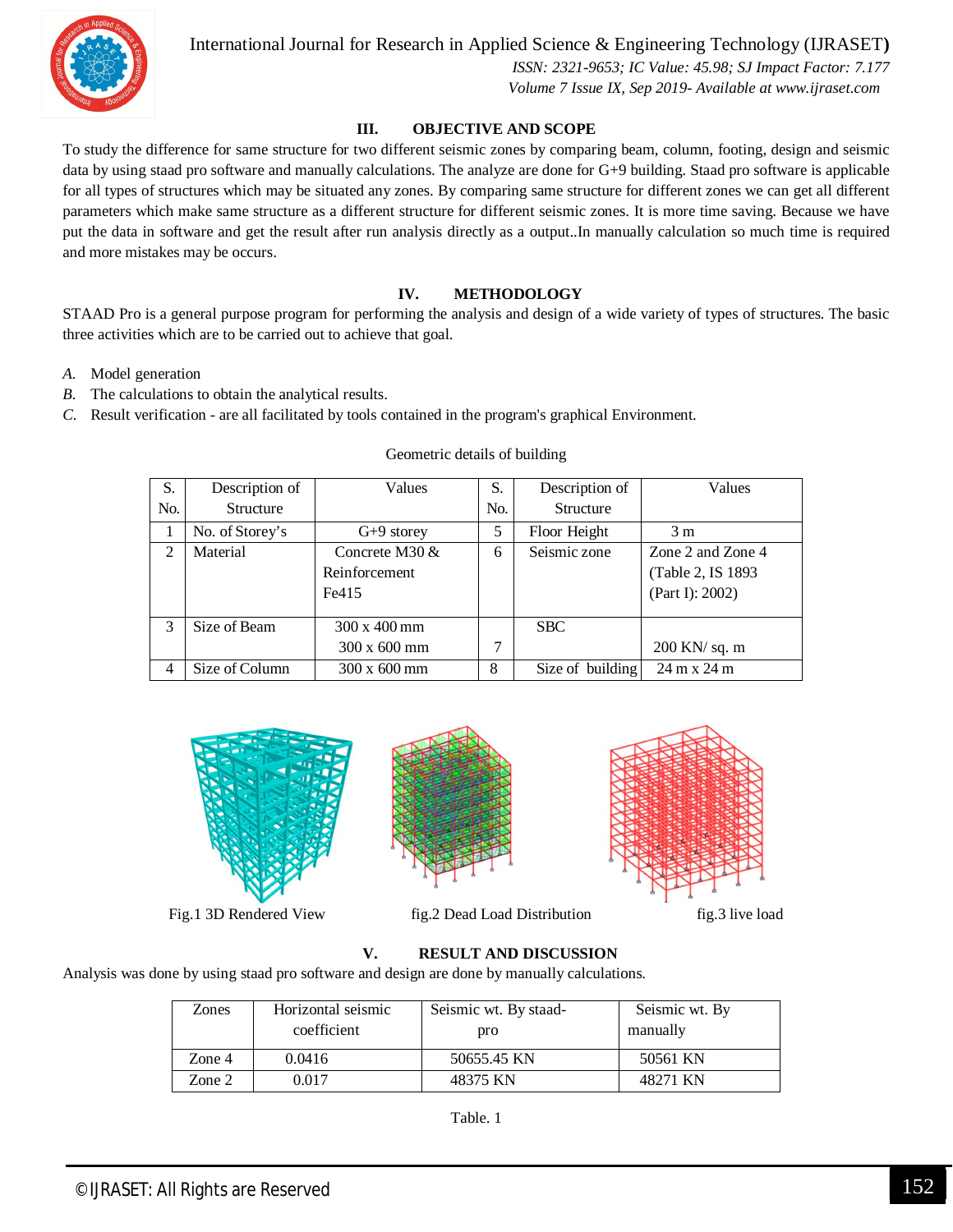

International Journal for Research in Applied Science & Engineering Technology (IJRASET**)**

 *ISSN: 2321-9653; IC Value: 45.98; SJ Impact Factor: 7.177 Volume 7 Issue IX, Sep 2019- Available at www.ijraset.com*



Fig. 4 seismic analysis

Fig. 4 shows the comparative study of seismic weight and horizontal seismic coefficient for two different zones by using staad- pro and manually design. In which for zone 4 the seismic weight is 50655.42 KN by using staad -pro and 48375 KN by manually and for zone 2 seismic weights 50561 KN by staad pro and 48271 KN by manually. The horizontal seismic coefficient for zone 4 is 0.0416 and for zone 2 is 0.017.

| Column | Puz     | zones     | Design    |             |               |          |               |                   |
|--------|---------|-----------|-----------|-------------|---------------|----------|---------------|-------------------|
| no.    | (KN)    |           |           |             |               |          |               |                   |
|        |         |           | Staad-pro |             |               | manually |               |                   |
|        |         |           | Asc       | Transverse  | Longitudinal  | Asc      | Transverse    | Longitudinal      |
|        |         |           | sq.mm     | R/F         | R/F           | Sq.mm    | R/F           | R/F               |
|        |         | $\bullet$ |           | 8 mm dia.   | $20$ nos.     |          | 8 mm dia.     | $20$ nos. $12$ mm |
|        | 3037.75 | Zone      | 2013.15   | <b>Ties</b> | 12mm dia.     | 2041.15  | <b>Ties</b>   | dia. @300mm       |
|        |         | 4         |           | @190 mm     | @300mm        |          | @190 mm c/c   | c/c               |
| 131    |         |           |           | c/c         | c/c           |          |               |                   |
|        |         |           |           | 8 mm dia.   | $18$ nos.     |          | 8 mm dia.     | $18$ nos. $12$ mm |
|        | 2775.31 | Zone      | 1149.15   | <b>Ties</b> | 12mm dia.     | 1158.69  | <b>Ties</b>   | dia. @300mm       |
|        |         | 2         |           | @180 mm     | @300mm        |          | $@180$ mm c/c | c/c               |
|        |         |           |           | c/c         | c/c<br>$\sim$ |          |               |                   |

Table.2 column analysis



Fig. 5 column analysis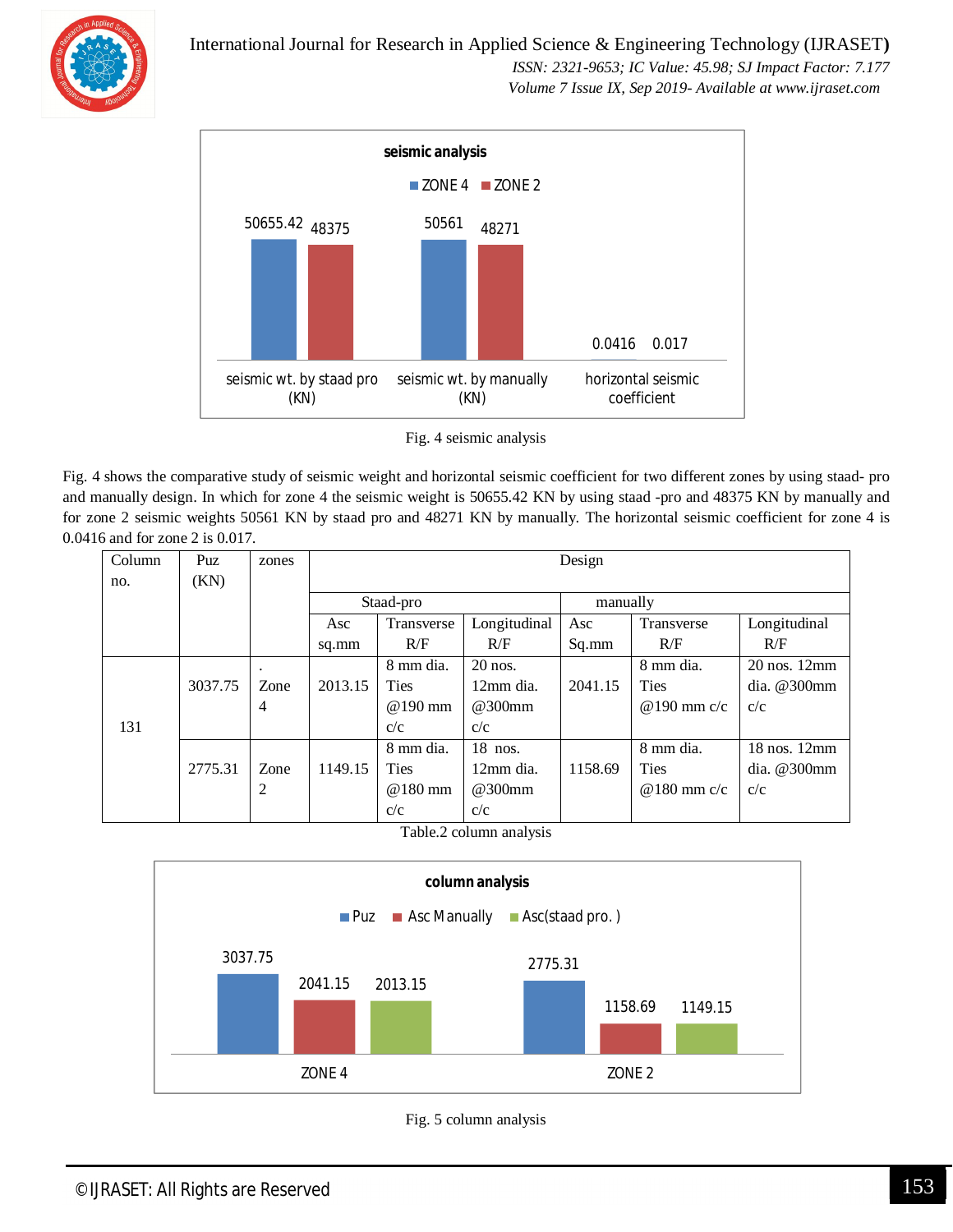

International Journal for Research in Applied Science & Engineering Technology (IJRASET**)**  *ISSN: 2321-9653; IC Value: 45.98; SJ Impact Factor: 7.177*

 *Volume 7 Issue IX, Sep 2019- Available at www.ijraset.com*

In fig 5 shows the comparative study of column design for two different zones in which puz for zone 4 and zone 2 are different. The fig shows reinforcement area for two different zones by manually and staad pro design in which calculated the reinforcement like transverse reinforcement and longitudinal reinforcement for two different zones by staad pro and manually calculation and the result zone 4 required more reinforcement than zone 2.

| Zones  | Shear force | Shear force | Bending       | Bending     |  |
|--------|-------------|-------------|---------------|-------------|--|
|        | (staad pro) | (Manually)  | moment (staad | moment      |  |
|        |             |             | pro)          | (Manually)  |  |
| Zone 4 | 213.2 KN    | 225 KN      | 312.89 KN-m   | 337.50 KN-m |  |
| Zone 2 | 184.8 KN    | 202.5 KN    | 301.48 KN-m   | 309.79 KN-m |  |



In this fig.6 shows the comparative study of shear force and bending moment for zone 4 and zone 2. By using staad pro and manually calculation. The shear force for the zone 4 is calculated as 213.2 KN and 225 KN by staad pro and manually respectively.

#### **VI. CONCLUSION**

Seismic weight for zone 4 is greater than the seismic weight for zone 2.Design of horizontal seismic coefficient obtained by staad pro and manually is same for same zone but different for different zones. Designs of structural components of building for both zones are safe. The required reinforcement for same structure for different zones are different like in zone 4 required more reinforcement than zone 2. Further by design aspect get the bending moment in beam 1 as a 312.89 KN-m in zone 4 and 301.48 KNm in zone 2. They get percentage difference 3.65% percent by staad –pro. But bending moment in beam 1 by manually as a 337.5 KN-m in zone 4 and 309.79 KN-m in zone 2, they get percentages difference of 8.2 %percent.

#### **REFERENCES**

- [1] Deevi Krishna Chaitanya, L. Santhosh Kumar, 'Analysis and Design of a (G + 6) Multi Storey Residential Building Using STAAD.PRO', Anveshana's International Journal of Research in Engineering and Applied Sciences, Volume 2, Issue: 1, ISSN-2455-6300, Jan-2017.
- [2] K. Rama Raju, M.I. Shereef, Nagesh R Iyer, S. Gopalakrishnan, 'Analysis and Design of RC Tall Building Subjected to Wind and Earthquake Loads',The Eighth Asia-Pacific Conference on Wind Engineering, December 10–14, 2013.
- [3] V.Varalakshmi, G. Shiva Kumar, R. Sunil Sarma, Analysis and design ofg+5 residential buildingjune-2014
- [4] Sayyed O., Kushwah S.S., and Rawat A., "Effect of Infill and Mass Irregularity on RC Building under Seismic Loading", IRJET Vol: 04,Issue: 02, pp.176-181,2017.
- [5] Khan, P. I., and Dhamge, N.R., "Seismic analysis of multistoried RCC building due to mass irregularity", IJEDR, Vol: 14, Issue: 03 pp.65-69, 2016.

#### Table.3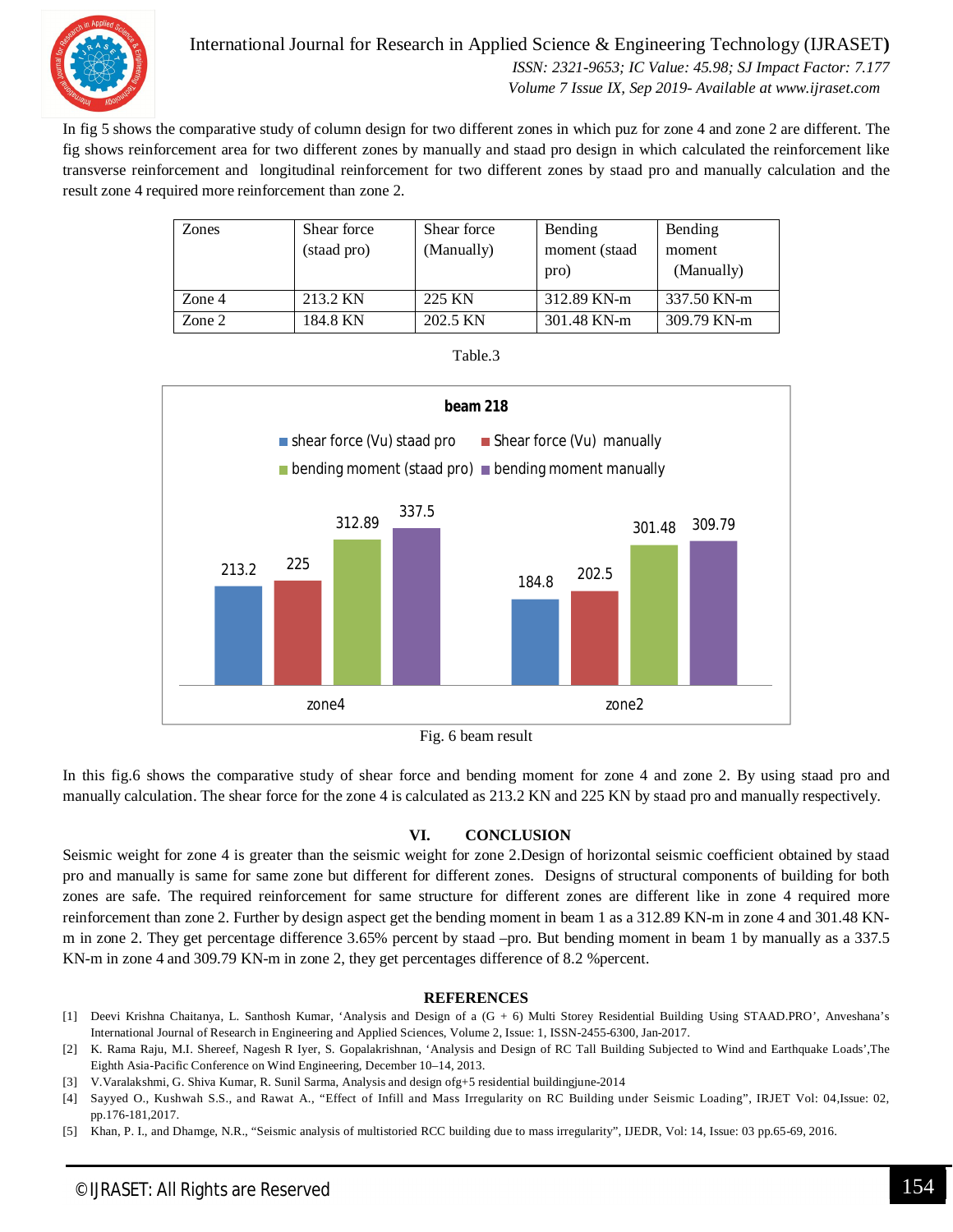#### International Journal for Research in Applied Science & Engineering Technology (IJRASET**)**



 *ISSN: 2321-9653; IC Value: 45.98; SJ Impact Factor: 7.177*

 *Volume 7 Issue IX, Sep 2019- Available at www.ijraset.com*

- [6] Reddy A., and Fernandez R.J., "Seismic analysis of RC regular and irregular frame structures." IRJET, Vol: 02, Issue: 05, pp.115-119, 2015.
- [7] Mukundan H., and Manivel S., "Effect of Vertical Stiffness Irregularity on Multi-Storey Shear Wall-framed Structures using Response Spectrum Analysis", IJIRSET, Vol: 04, Issue: 03, pp.58-62, 2015.
- [8] Mayuri D. Bhagwat, Dr. P.S.Patil, "Comparative Study of Performance of RCC Multistory Building for Koyna and Bhuj Earthquakes" in IJATES, Vol: 02, Issue: 07, pp.67-72, 2014.
- [9] Mahdi T, and Soltangharaie V., "Static and Dynamic Analyses of Asymmetric Reinforced Concrete Frame" in Lisboa: the 15th World Conference on Earthquake Engineering, 2012.
- [10] AnirudhGottala, Kintali Sai Nanda Kishore and Dr. Shaik Yajdhani "Comparative Study of Static and Dynamic Seismic Analysis of a Multistoried Building" International Journal of Science Technology & Engineering, Volume 2, Issue 01, July 2015.
- [11] B. Srikanth and V.Ramesh "Comparative Study of Seismic Response for Seismic Coefficient and Response Spectrum Methods", InternationalJournal of Engineering Research and Applications, ISSN: 2248-9622, Vol. 3, Issue 5, Sep-Oct 2013, pp.1919-1924.
- [12] Mohit Sharma and. Savita Maru"Dynamic Analysis of Multistoried Regular Building"IOSR Journal of Mechanical and Civil Engineering (IOSR-JMCE) e-ISSN: 2278-1684, p-ISSN: 2320-334X, Volume 11, Issue 1 Ver. II (Jan. 2014), PP 37-42.